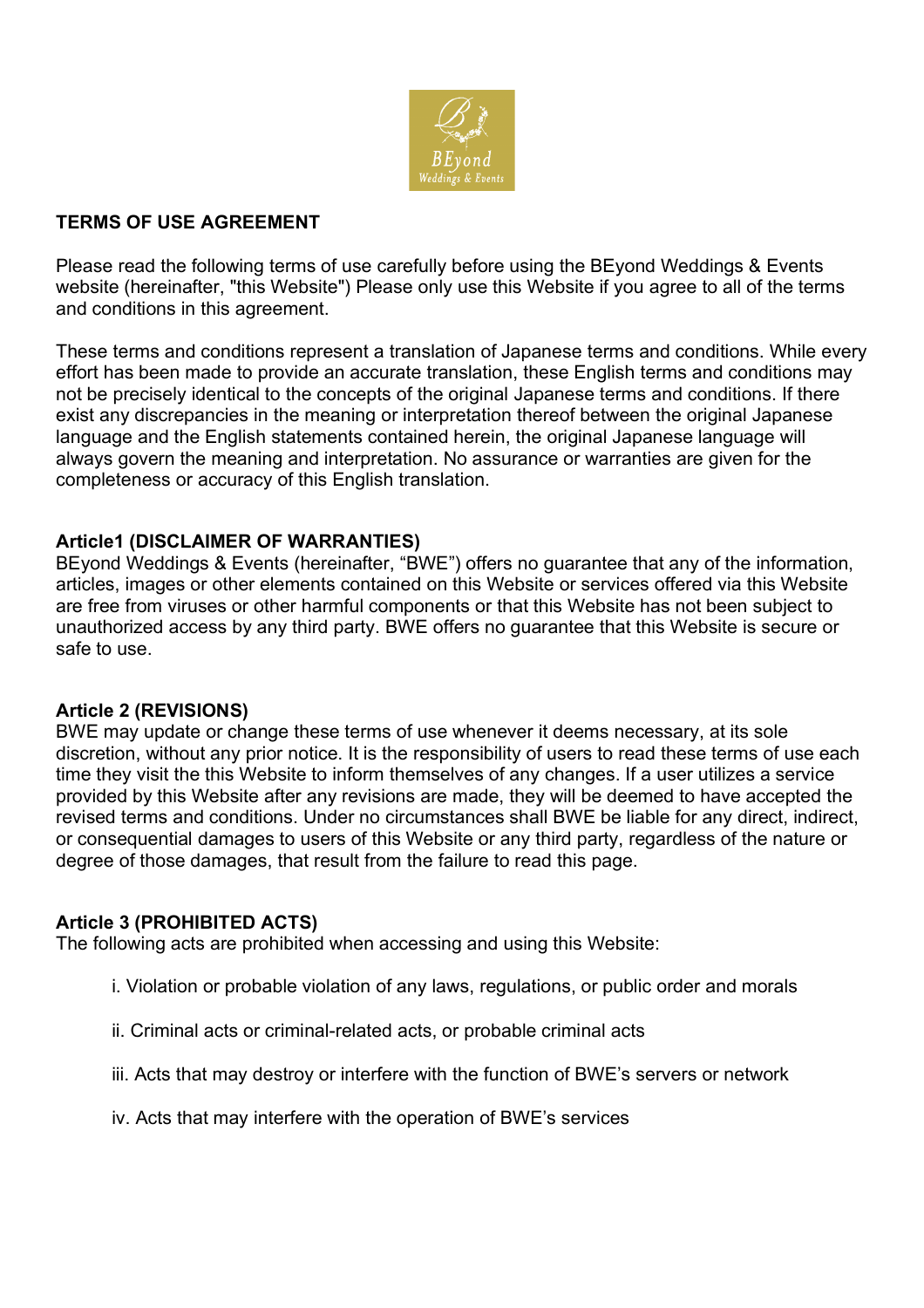

v. Acts of collecting or accumulating personal information, or other data related to other users

vi. Acts of impersonating other users

vii. Acts of providing benefits directly or indirectly to groups or organizations that interfere with the normal functioning of society (antisocial forces), in connection with BWE's services

viii. Acts of infringement or potential infringement of intellectual property rights, portrait rights, privacy rights, honor, and other rights or interests of other users of our services, or any third party

ix. Other acts deemed inappropriate by BWE

# **Article 4 (PROHIBITION OF REPRINTING INFORMATION ETC.)**

i. The copyrights to all of the data, articles, images, and other elements contained on this Website belong to BWE and to those who created them. Viewers of this Website are prohibited from any reprinting, duplication, or distribution of this Website's images, data, contents, or programs to any other websites, magazines, advertisements, or other formats, unless BWE judges that there are special circumstances that warrant such reuse. However, if viewers of this Website obtain the specific permission from BWE, they may reprint and quote articles and texts from this Website on their websites, as warranted by the terms of the permission granted.

ii. In the case of any unauthorized reuse or reprinting of information posted on this Website without express prior permission, in violation of the preceding paragraph, BWE will take action against the offender (including warnings, lawsuits, claims for damages, requests for injunction, requests for recovery of honor, etc.) based on copyright law.

## **Article 5 (OWNERSHIP OF RIGHTS)**

i. All of the rights to all programs, software, services, trademarks and trade names that constitute this Website, as well as the services, products, and accompanying technologies that are offered by BWE's business partners belong to BWE, its business partners, the program owners, and the information providers. Users of this Website shall not perform any acts that may infringe upon these rights.

ii. Users of this Website shall not perform any acts of infringement or alterations on any of the programs, software, or other elements constituting this Website.

iii. In the event of a dispute over the violation of the provisions of this article, the user of this Website, or any other related parties, shall settle the dispute at their own expense and take full responsibility. In any resolution to such a dispute, BWE will bear no responsibility and be exempt from all related liabilities, claims, and expenses.